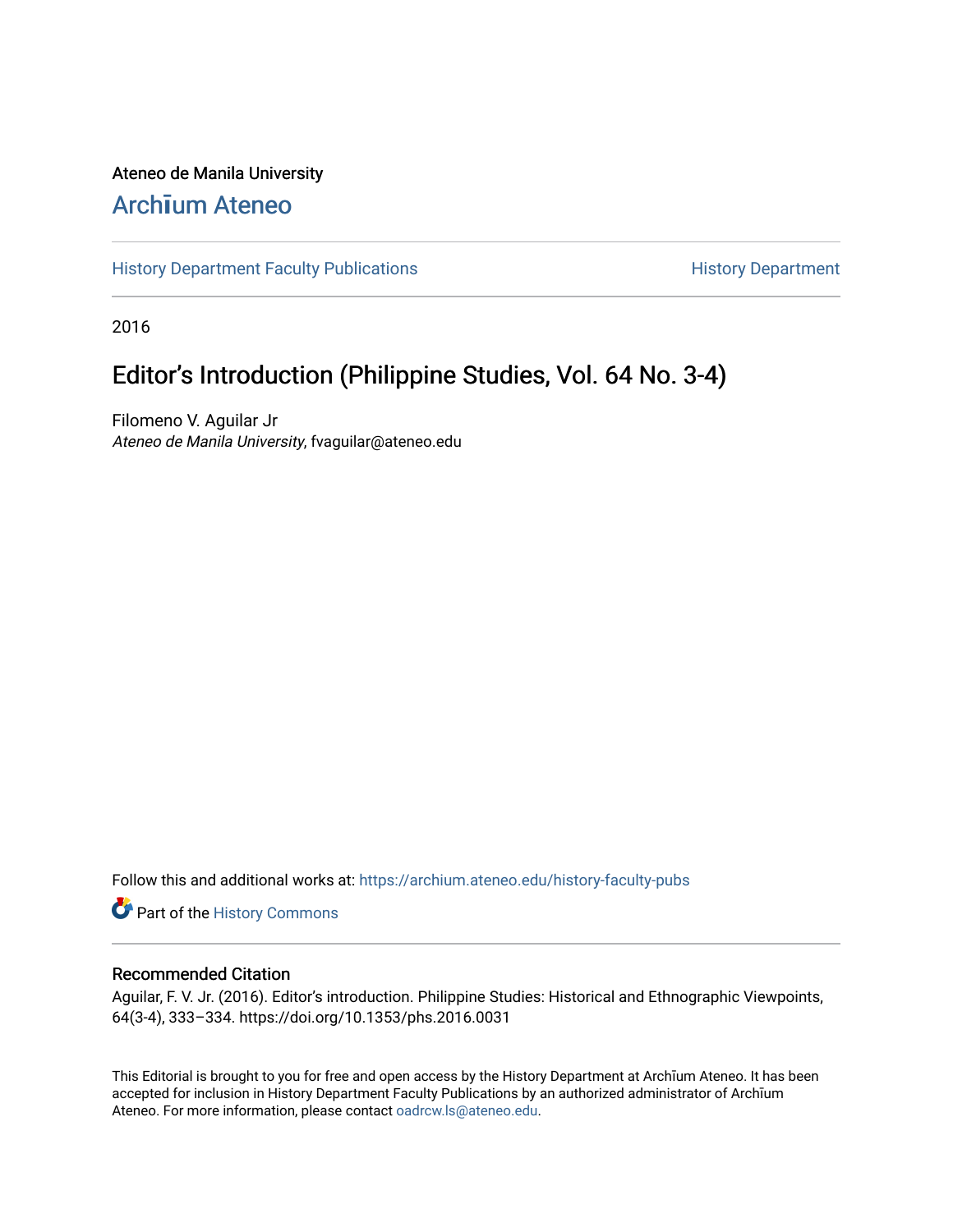# philippine studies: historical and ethnographic viewpoints

Ateneo de Manila University • Loyola Heights, Quezon City • 1108 Philippines

#### Editor's Introduction

Filomeno V. Aguilar, Jr.

*Philippine Studies: Historical and Ethnographic Viewpoints* vol. 64 nos. 3-4 (2016): 333–34

Copyright © Ateneo de Manila University

*Philippine Studies: Historical and Ethnographic Viewpoints* is published by the Ateneo de Manila University. Contents may not be copied or sent via email or other means to multiple sites and posted to a listserv without the copyright holder's written permission. Users may download and print articles for individual, noncommercial use only. However, unless prior permission has been obtained, you may not download an entire issue of a journal, or download multiple copies of articles.

Please contact the publisher for any further use of this work at philstudies.soss@ateneo.edu.

http://www.philippinestudies.net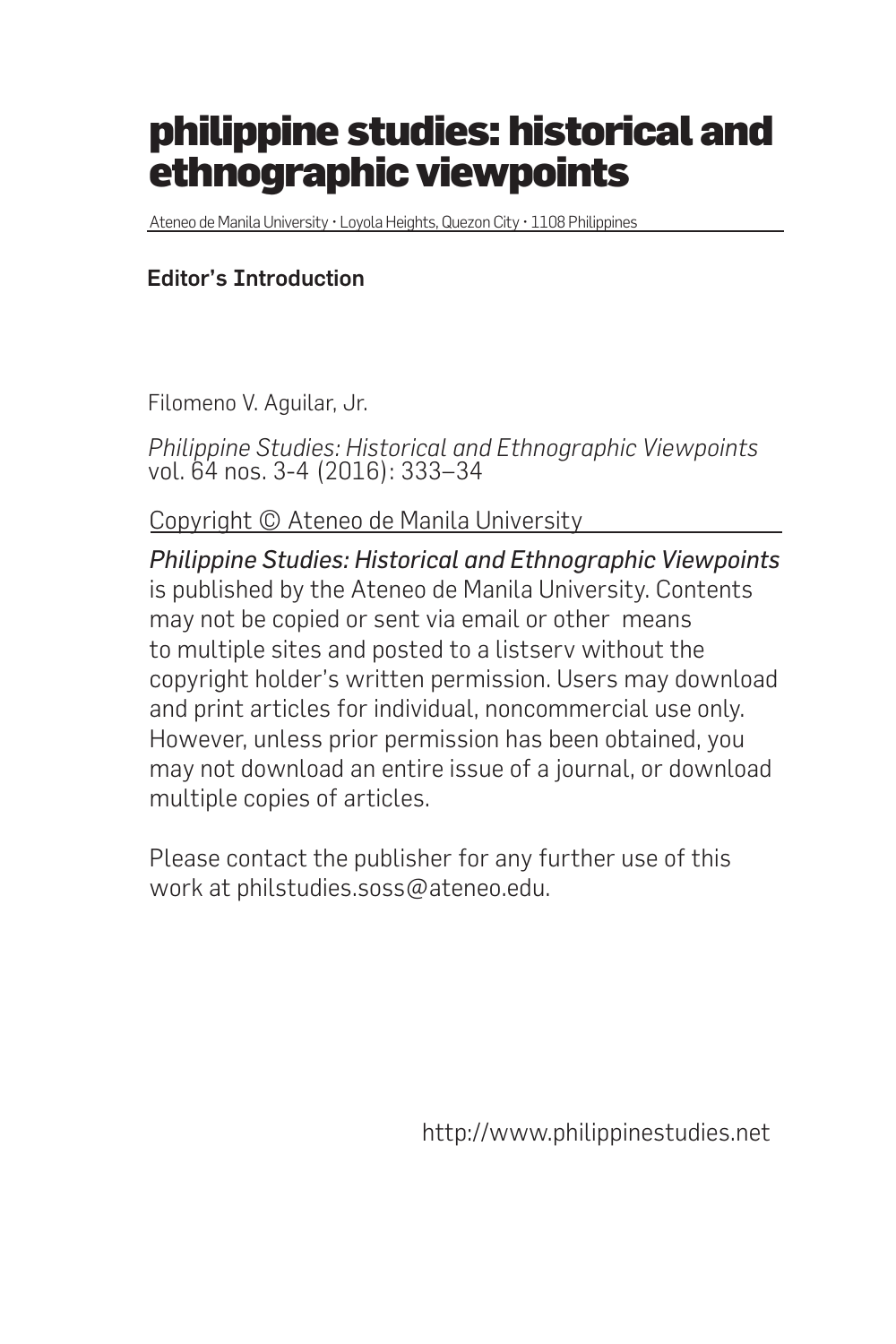## Editor's Introduction

The conference "Disasters in History: The Philippines in Comparative<br>
Perspective" was held on 24–25 October 2014, jointly organized<br>
by this journal and the Department of History, Ateneo de Manila<br>
University, in partners Perspective" was held on 24–25 October 2014, jointly organized by this journal and the Department of History, Ateneo de Manila University, in partnership with the Center for Southeast Asian that conference is the lead article in this issue. The articles of Kerby Alvarez, Francis Gealogo, Kristian Karlo Saguin, and James Francis Warren are revised versions of papers presented at that conference. The photo essay of Reynaldo Lita on central Visayan churches damaged by the 15 October 2013 earthquake is also based on his conference presentation. Other manuscript submissions on related topics have made this special double issue possible.

Arguing against the dominant historiography of the Philippines that takes the boundaries of the nation-state as defining its limits, Bankoff argues in favor of a transnational history, specifically one attuned to the natural hazards that peoples of this archipelago confront daily and share with those living in other areas of the northwest Pacific cyclonic zone, the Western rim of the Ring of Fire, and the northern fringes of the Alpine–Himalayan Orogenic Belt.

In response to natural hazards colonial science flourished. Gealogo shows how the 1863 and 1880 earthquakes stimulated documentation, cataloging, and building regulations that historical seismologists and social historians can utilize to reconstruct the past. Alvarez situates the Observatorio Meteorológico de Manila, established in 1865, in the context of the Jesuits' passion for meteorology and the invention of practical instruments. He emphasizes the observatory's relevance to maritime trade and ties with Hong Kong and the engagement of a select group of Filipinos in scientific work—a bright spot amid Rizal's lament about scientific education in the colony. In this regard, Rizal and other *ilustrados* based in Spain bracketed aside natural hazards and disasters, romanticizing instead the climate of the homeland, as I argue in my article. Their anticolonial discursive strategy sought to reverse racial-geographic prejudice and assert an identity as a civilizable tropical people, while underscoring that Spanish colonial rule was a far worse disaster than those caused by nature.

Warren makes a simple but powerful point: typhoons do not affect all peoples and all areas equally. Patterns of death and destruction reveal the